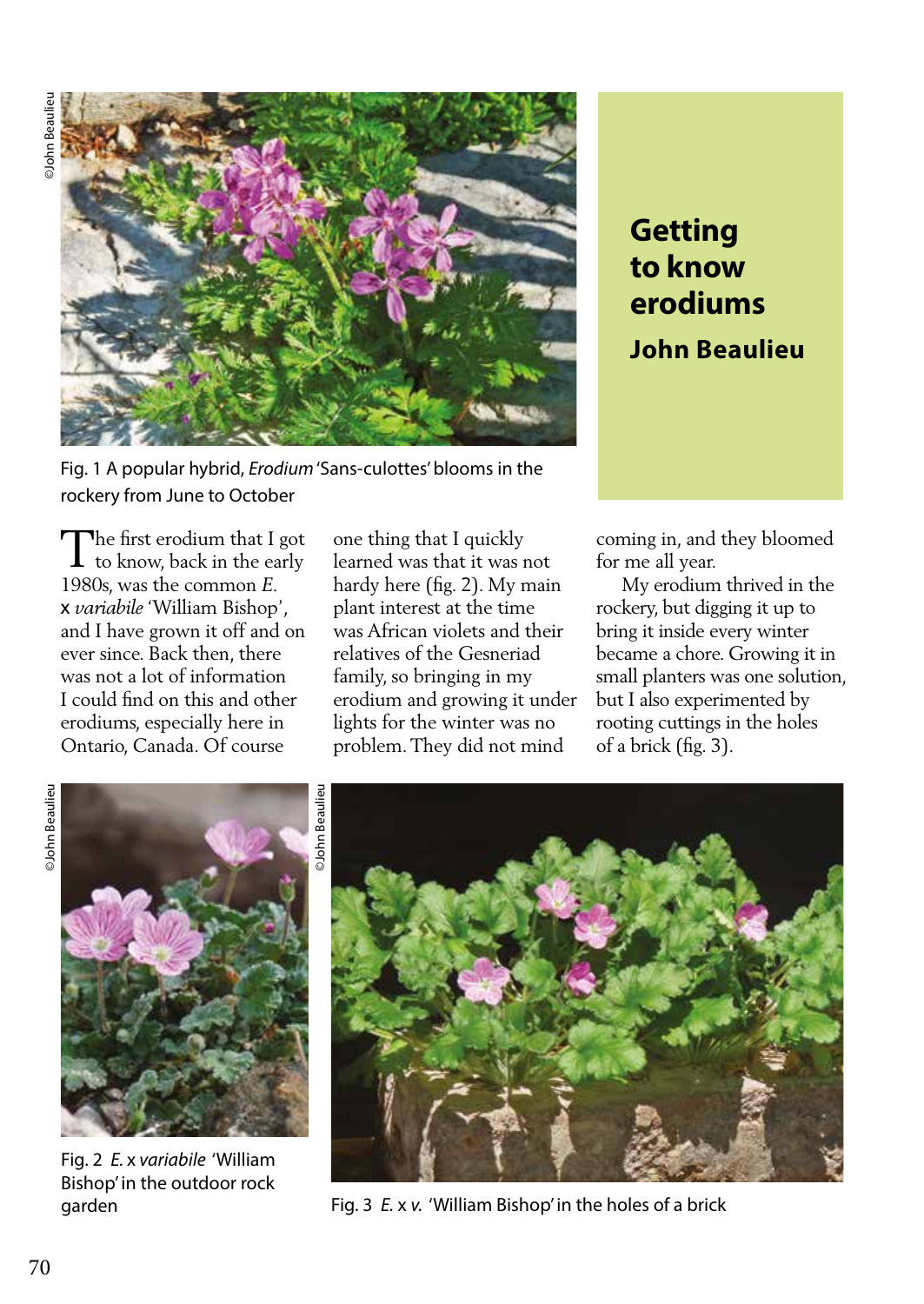The erodium thrived in the brick, and was easy to bring inside, to spend the winter on a bright windowsill. But I'm getting ahead of myself...

 As the years went on, my interests changed from houseplants to outdoor gardening; rock gardens in particular. Around the year 2000 I was starting to focus on hardy geraniums, and in my quest to learn more I joined several specialty groups based in the UK, for their excellent publications and seed distributions. Through the clubs and now on-line sources, I was starting to see more information about erodiums, as several of those hardy geranium enthusiasts also had a keen interest in these little geranium cousins. As much as I enjoyed reading about them and seeing the photos, I never expected that I would come across any other varieties here in Ontario.

 Compared to the UK, we do not have many specialist nurseries in Ontario for alpine gardening, nor for Geraniaceae. So I was very excited in 2013 when I had a chance to visit Wrightman Alpines near London, Ontario, a fourhour drive from where I live in Midhurst. I got even more excited when, after pulling into Wrightman's and parking alongside a raised limestone rockery, I could see that it was covered with several varieties of erodiums which I had previously only seen in photographs. Irene Wrightman took me on a



Fig. 4 *Erodium trifolium*

tour of the rockeries, walking up and down these beds. I was now truly hooked on erodiums!

 Needless to say, I took several of these new (to me) erodiums home with me. They over-wintered successfully outdoors at Wrightman's, but I wasn't sure how hardy they would be further north. The London area is USDA zone 6 (winter minimum approximately

-20°C), but here in Midhurst we are zone 4 (fully 10°C lower). So I kept them in a planter and brought them indoors in the autumn. They struggled indoors, and I learned that these hardier varieties are better left outside in sheltered spots with good snow cover, than they are coming inside. They do not take to indoor life like *E.* x *v.* 'William Bishop' and *E. trifolium*



Fig. 5 *Erodium cheilanthifolium* in the limestone rockery.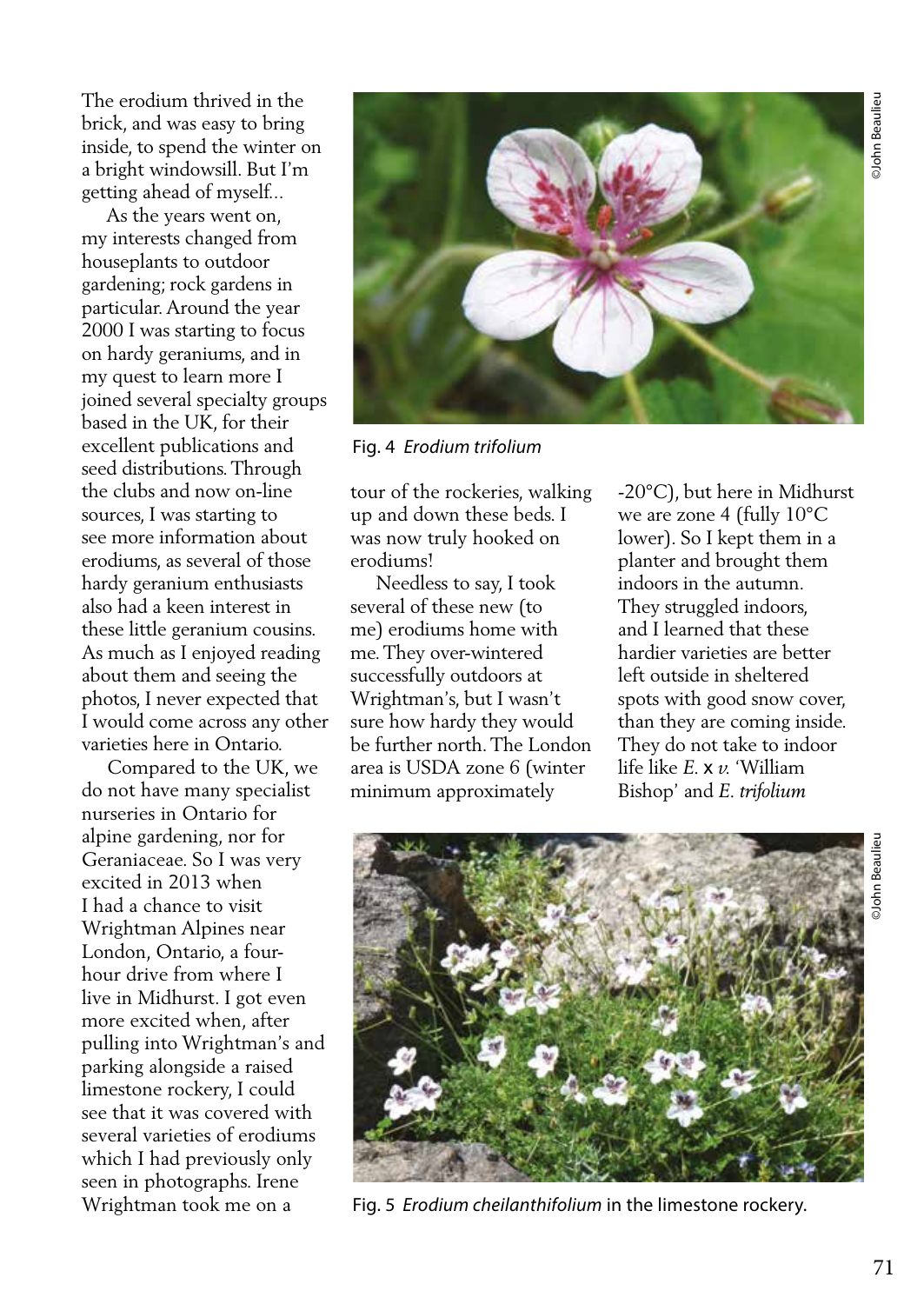

Fig. 6 *Erodium* 'Bidderi' often

(fig. 4) do. The varieties I found at Wrightman's were *E. cheilanthifolium* (fig. 5 – sometimes wrongly named *E. petraeum* subsp. *crispum*), *E.* 'Bidderi' (fig. 6 – sometimes wrongly named *E. kolbianum* 'Natasha'), *E. acaule*, and *E. carvifolium*.

 Now we are getting to the biggest problem for the novice erodium enthusiast: there are so many wrong names out there, and they live on through the seed distributions and the internet, including Google images. I'm sure that most hardy planters are used to the ongoing challenge of keeping up with the latest correct naming, no matter what family of plants you are most into. Plant names evolve and change as new information becomes available; some old names remain as synonyms, which helps keep track of these changes.



produces extra petals Fig. 7 The very variable *Erodium* x *variabile*

 For example, you often see *Erodium* x *variabile* 'William Bishop' (syn. *E.* x *v.* 'Bishop's Form') referred to as a form of *E. reichardii,* which is not completely correct. It is in fact a hybrid between *E. reichardii* and *E. corsicum*. Hybrids from this cross have flowers which can vary from dark-pink to white, and as a group they are known as *E.* x *variabile* (fig. 7).

 There is a different naming problem with another very popular erodium, *E. trifolium*. In over 90 percent of on-line photographs and in many commercial listings, it is called *Erodium pelargoniflorum*. It is also claimed that the two names are synonyms, which is not strictly true, as the true *E. pelargoniflorum* is a different species, rarely seen. I think this is probably the most common incidence of incorrect naming in the Geraniaceae family (fig. 8), and it is propagated

via the internet and seed distributions. I have ordered *E. pelargoniflorum* numerous times, from several different sources over the last 10 years, and they ALWAYS turn out to be *E. trifolium*!

 *Erodium trifolium* is another non-hardy erodium for Ontario growers, but fortunately they do not mind coming in under lights for the winter. They can be hardy in some areas of the UK. Though *E. trifolium* is a much larger plant than *E.* x *v.* 'William Bishop', they are fairly closely related, and I have successfully bred a hybrid between them. *E. trifolium* dominates the cross, but I know they hybridised because I placed pollen from the former onto a flower of *E.* x *v.* 'William Bishop'. I got one 'crane's beak', with one viable seed, which produced a seedling very similar in form to *E. trifolium*, but with white star-shaped flowers.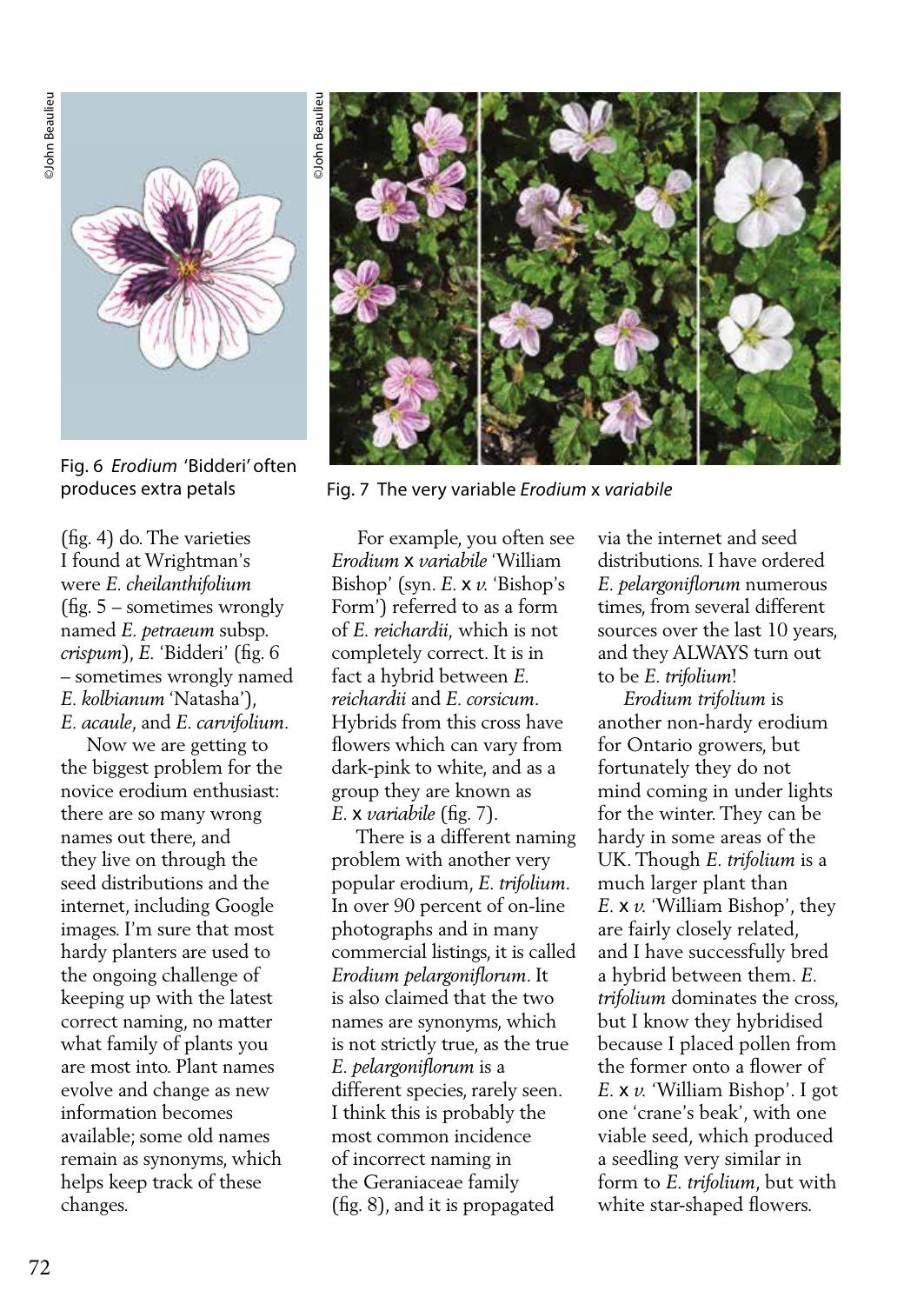I gave it the name *Erodium* 'North Star' (fig. 9).

 Erodiums readily hybridise. For the most part they are nice compact plants to work with, and you can grow on a lot of seedlings in a limited space. When pollinating erodiums, I get good results by picking a flower in the male phase with lots of pollen, and dabbing that pollen onto a flower in the female phase, when it is receptive to that pollen (figs 10-12). The male and female parts of the flower are not ready at the same time. The annual species are an exception to this, as they tend to self-pollinate; but these are mostly weedy plants which are not all that garden-worthy.

 There is one other challenge for enthusiasts who like to collect and grow from seed. This applies to erodium species originating from the eastern Mediterranean, which produce separate male and female plants. With these dioecious plants you will need plants of both sexes to get seed. There are a few nice hybrids in circulation, but for the most part, they all seem to be male plants! The most common of these has pale-yellow flowers and silvery foliage, sold as *Erodium chrysanthum*. This is in fact a hybrid involving *E. chrysanthum*, but the pale flowers are not as yellow as the true species. To distinguish the hybrid (all males) from the true species, it is referred to as *E.* 'Moon Man'. It is an



Fig. 8 *E. trifolium* (left) and *E. pelargoniflorum* (right)

extremely hardy erodium, and a good choice for any garden.

 There is one more group of often-misnamed erodiums that I would like to touch on before I move on to matters of cultivation. A lot of the more readily available cultivars are actually variants of the species *Erodium cheilanthifolium*. It is a very variable species, and this has caused much confusion in naming (fig. 13). The most

common form in the wild – and in cultivation – is basically white-flowered, with typical dark blotches on the upper two petals (fig. 14). There are usually pinkish veins radiating out on all petals, and the shade of these veins can vary.

 Flowers of popular named forms such as *E.* 'Bidderi' and *E.* 'Stephanie' do have these characteristic blotches and varying shades of veining, but there is much confusion regarding their parentage.



Fig. 9 *Erodium* 'North Star'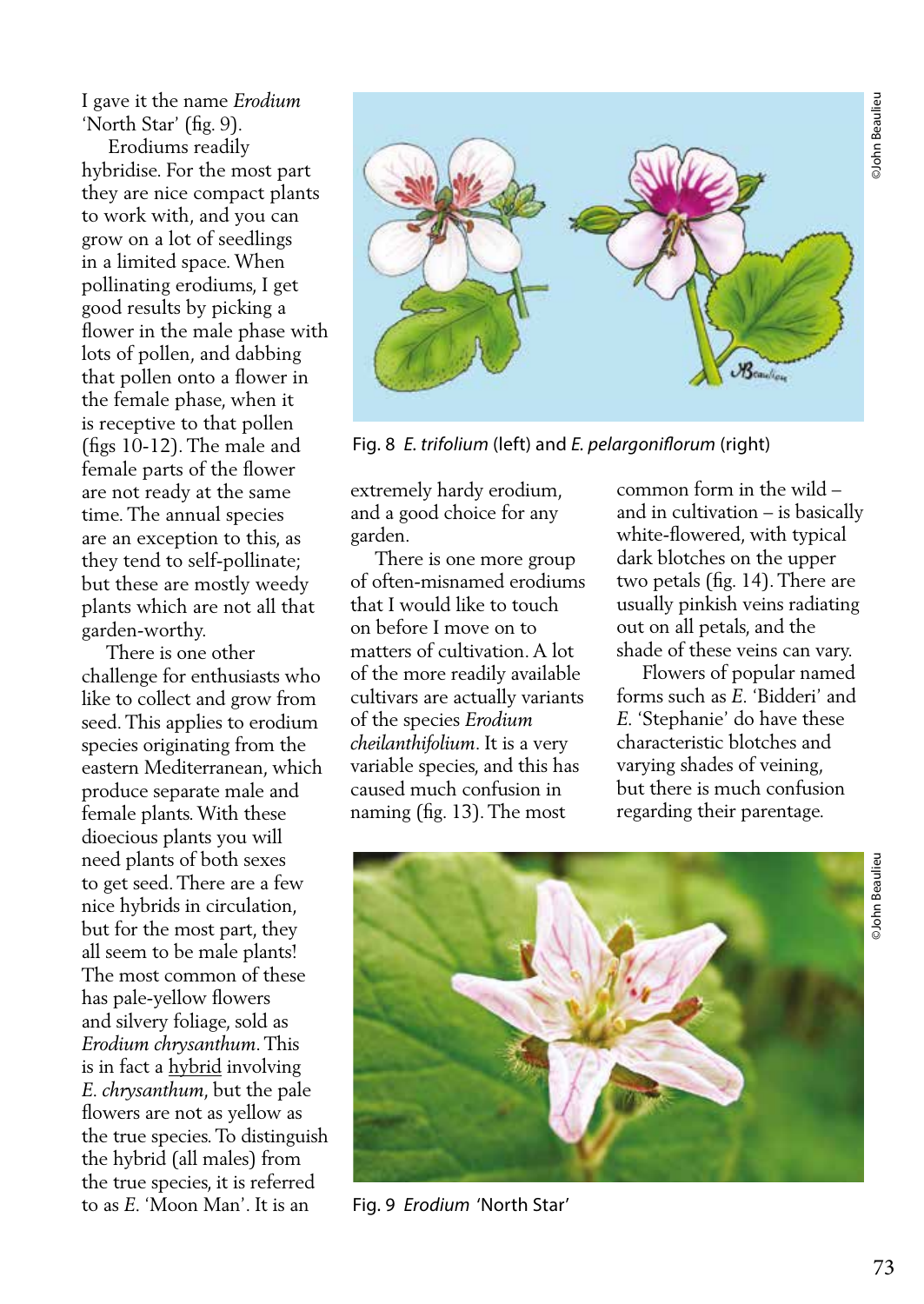**OJohn Beaulieu** ©John Beaulieu ©John Beaulieu ©John Beaulieu



Fig. 10 The pollen is ready before the flower is receptive



Fig. 11 Usually, the stamens have long fallen off by the time a flower is receptive

**OJohn Beaulieu** 



Fig. 12 Pollinating the female flower. You can also use a small artist's brush to spread the pollen

Many erodium enthusiasts feel there has simply been too much renaming of existing plants by the commercial trade. Getting the correct name on your plants is important if you are collecting seed for the various club distributions.

 Although erodiums (once you get them identified) are not difficult to grow, there are a few things you can do to improve your chances of success. I have seen wonderful specimens grown in pots, in 'normal' garden conditions, and in rock gardens. Potgrown plants can thrive in the moderate UK climate; here in Ontario however, harsh winter temperatures (sometimes down to -35°C) are too cold for even the hardiest species. And the majority of the hardy species do not like coming indoors.

 People who collect erodiums often protect them in the winter months by placing temporary clear covers over the bed, or by placing them in greenhouselike shelters (with open sides) to protect from cold winter wet. Good drainage in the ground or in pots is very important. As with many alpine plants, erodiums send roots deep into the ground, so naturally they prefer deep pots (fig. 15).

 Conventional rock gardens and the currently popular crevice-style rockeries are perfect for growing erodiums. Growing them among rocks, as they often occur in nature,